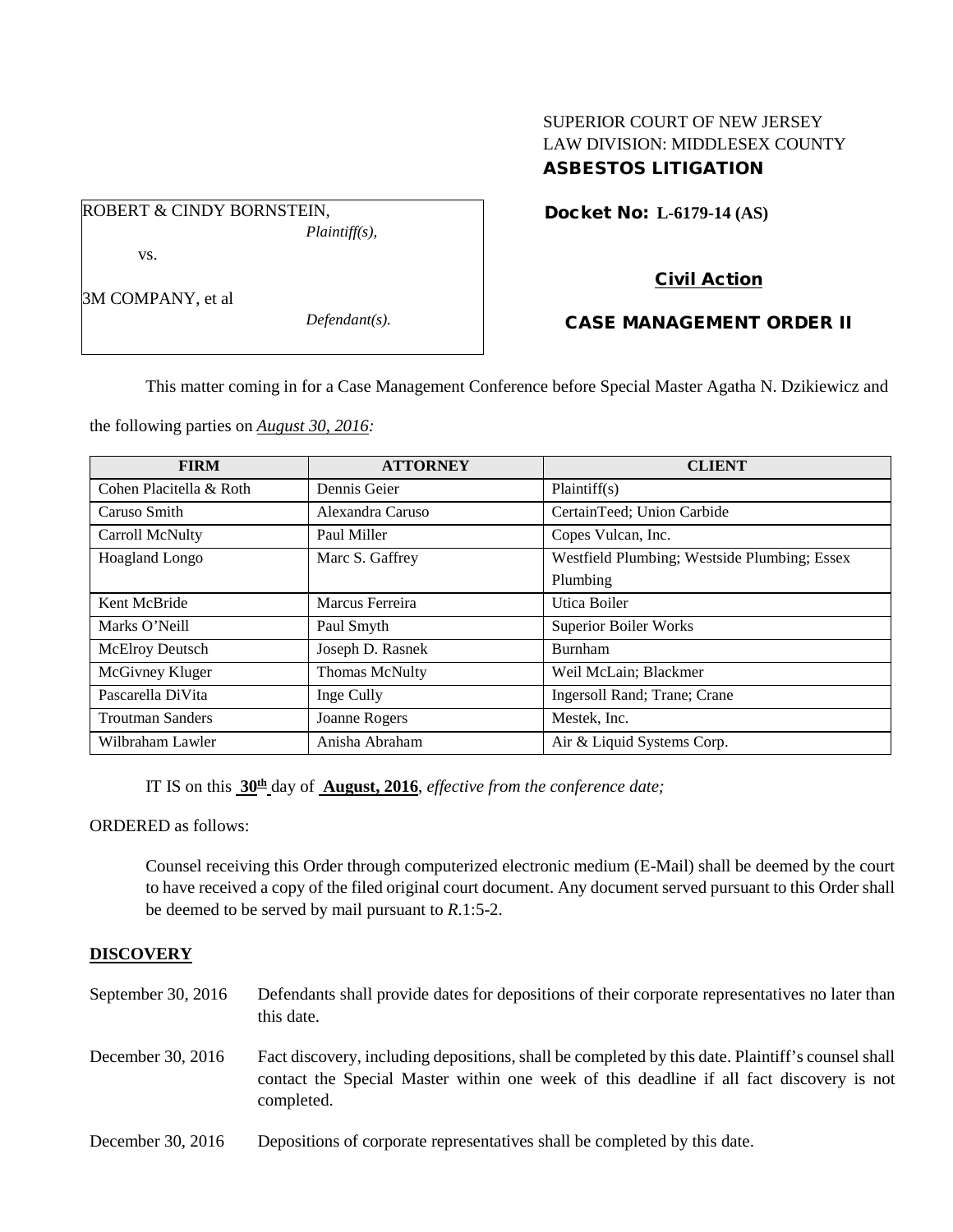### **EARLY SETTLEMENT**

January 13, 2017 Settlement demands shall be served on all counsel and the Special Master by this date.

### **SUMMARY JUDGMENT MOTION PRACTICE**

- January 13, 2017 Plaintiff's counsel shall advise, in writing, of intent not to oppose motions by this date.
- February 3, 2017 Summary judgment motions shall be filed no later than this date.
- March 3, 2017 Last return date for summary judgment motions.

### **MEDICAL DEFENSE**

May 19, 2017 Defendants shall identify its medical experts and serve medical reports, if any, by this date. **In addition, defendants shall notify plaintiff's counsel (as well as all counsel of record) of a joinder in an expert medical defense by this date.**

### **LIABILITY EXPERT REPORTS**

- April 7, 2017 Plaintiff shall identify its liability experts and serve liability expert reports or a certified expert statement by this date or waive any opportunity to rely on liability expert testimony.
- May 19, 2017 Defendants shall identify its liability experts and serve liability expert reports, if any, by this date or waive any opportunity to rely on liability expert testimony.

#### **ECONOMIST EXPERT REPORTS**

- April 7, 2017 Plaintiff shall identify its expert economists and serve expert economist report(s), if any, by this date or waive any opportunity to rely on economic expert testimony.
- May 19, 2017 Defendants shall identify its expert economists and serve expert economist report(s), if any, by this date or waive any opportunity to rely on economic expert testimony.

## **EXPERT DEPOSITIONS**

June 9, 2017 Expert depositions shall be completed by this date. To the extent that plaintiff and defendant generic experts have been deposed before, the parties seeking that deposition in this case must file an application before the Special Master and demonstrate the necessity for that deposition. To the extent possible, documents requested in a deposition notice directed to an expert shall be produced three days in advance of the expert deposition. The expert shall not be required to produce documents that are readily accessible in the public domain.

#### **PRE-TRIAL AND TRIAL**

| November 16, 2016            | The settlement conference previously scheduled on this date is <b>cancelled</b> .                                                                                           |
|------------------------------|-----------------------------------------------------------------------------------------------------------------------------------------------------------------------------|
| May 9, 2017 $\omega$ 10:00am | Settlement conference. All defense counsel shall appear with authority to negotiate<br>settlement and have a representative authorized to negotiate settlement available by |

\_\_\_\_\_\_\_\_\_\_\_\_\_\_\_\_\_\_\_\_\_\_\_\_\_\_\_\_\_\_\_\_\_\_\_\_\_\_\_\_\_\_\_\_\_\_\_\_\_\_\_\_\_\_\_\_\_\_\_\_\_\_\_\_\_\_\_\_\_\_\_\_\_\_\_\_\_\_\_\_\_\_\_\_\_\_\_\_\_\_\_\_\_\_\_\_\_\_\_\_\_\_\_\_\_\_\_\_\_\_